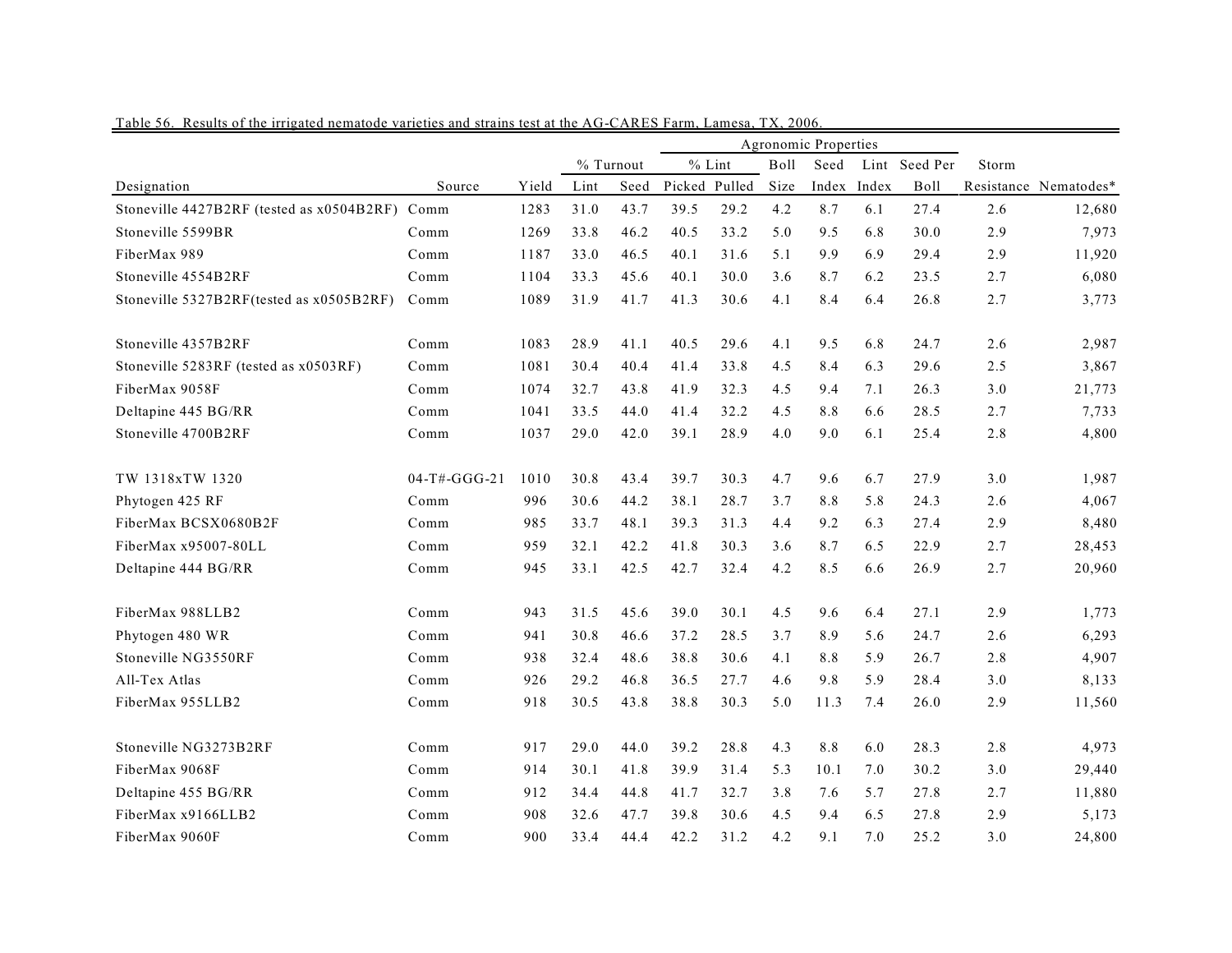|                                                |                | Micro- |      | Uni-           |          | Elon-        | Leaf           |          | Color                          | Loan   |        | Gross Loan Value per Acre |
|------------------------------------------------|----------------|--------|------|----------------|----------|--------------|----------------|----------|--------------------------------|--------|--------|---------------------------|
| Designation                                    | Source         | naire  |      | Length formity | Strength | gation Index |                | $Rd + b$ | Grade $1/$                     | Value  | \$     | Rank                      |
| Stoneville 4427B2RF (tested as x0504B2RF) Comm |                | 5.0    | 1.06 | 81.8           | 28.7     | 6.2          | 4              | 75.8 7.0 | $41 - 1, 41 - 2$               | 0.5023 | 644.45 | $\overline{2}$            |
| Stoneville 5599BR                              | Comm           | 5.2    | 1.01 | 81.1           | 28.4     | 6.1          | 3              | 77.3 8.0 | $31 - 1, 31 - 2$               | 0.4835 | 613.56 | 3                         |
| FiberMax 989                                   | Comm           | 4.9    | 1.07 | 81.3           | 32.3     | 6.0          | 3              | 78.9 7.4 | $31 - 1, 31 - 2$               | 0.5525 | 655.82 | $\mathbf{1}$              |
| Stoneville 4554B2RF                            | Comm           | 5.2    | 1.04 | 80.8           | 28.8     | 8.4          | 3              |          | 77.3 7.9 31-1,31-2,41-1 0.4895 |        | 540.41 | 6                         |
| Stoneville 5327B2RF(tested as x0505B2RF)       | Comm           | 5.3    | 1.01 | 80.9           | 29.5     | 7.8          | 4              | 76.4 8.0 | $31 - 2,41 - 1$                | 0.4673 | 508.89 | 10                        |
| Stoneville 4357B2RF                            | Comm           | 5.1    | 1.05 | 80.6           | 26.2     | 7.6          | 3              | 78.4 7.8 | $31 - 1, 31 - 2$               | 0.4977 | 539.01 | $\tau$                    |
| Stoneville 5283RF (tested as x0503RF)          | Comm           | 5.0    | 1.07 | 81.6           | 29.3     | 7.3          | 4              | 76.2 7.6 | $41 - 1$                       | 0.5153 | 557.04 | 5                         |
| FiberMax 9058F                                 | Comm           | 4.7    | 1.08 | 81.3           | 28.3     | 5.5          | 3              |          | 79.1 7.2 31-1,31-241-1 0.5470  |        | 587.48 | $\overline{4}$            |
| Deltapine 445 BG/RR                            | Comm           | 4.9    | 1.01 | 81.3           | 29.6     | 7.8          | 3              | 78.8 7.7 | $31 - 1, 31 - 2$               | 0.4987 | 519.15 | 9                         |
| Stoneville 4700B2RF                            | Comm           | 4.9    | 1.07 | 80.9           | 27.5     | 7.5          | 4              | 77.5 7.5 | $31 - 2,41 - 1$                | 0.5055 | 524.20 | 8                         |
| TW 1318xTW 1320                                | $04-T#-GGG-21$ | 5.1    | 0.95 | 79.2           | 26.8     | 6.8          | 3              | 78.0 8.0 | $31 - 1$                       | 0.4727 | 477.43 | 17                        |
| Phytogen 425 RF                                | Comm           | 5.3    | 1.03 | 82.6           | 28.8     | 8.7          | 4              | 75.2 7.5 | $41 - 1$                       | 0.4653 | 463.44 | 23                        |
| FiberMax BCSX0680B2F                           | Comm           | 5.1    | 1.04 | 80.7           | 28.6     | 7.2          | 3              | 78.8 7.3 | $31 - 1, 31 - 2$               | 0.5057 | 498.11 | 12                        |
| FiberMax x95007-80LL                           | Comm           | 5.0    | 1.00 | 80.2           | 28.9     | 6.8          | 3              | 79.3 7.1 | $31 - 2$                       | 0.4852 | 465.31 | 21                        |
| Deltapine 444 BG/RR                            | Comm           | 4.7    | 1.01 | 81.0           | 27.1     | 6.7          | 3              | 78.2 7.5 | $31 - 2,41 - 1$                | 0.5097 | 481.67 | 14                        |
| FiberMax 988LLB2                               | Comm           | 5.3    | 1.05 | 80.8           | 31.4     | 5.8          | 3              | 79.3 7.3 | $31 - 1, 31 - 2$               | 0.5027 | 474.05 | 18                        |
| Phytogen 480 WR                                | Comm           | 5.1    | 1.04 | 82.4           | 30.6     | 7.9          | $\overline{4}$ | 76.1 7.3 | $41 - 1$                       | 0.4905 | 461.56 | 24                        |
| Stoneville NG3550RF                            | Comm           | 4.7    | 1.01 | 80.0           | 27.9     | 6.9          | 3              | 77.3 7.4 | $41 - 1$                       | 0.4952 | 464.50 | 22                        |
| All-Tex Atlas                                  | Comm           | 4.8    | 0.98 | 81.0           | 30.7     | 6.9          | 3              | 77.2 7.7 | $31 - 2,41 - 1$                | 0.4937 | 457.17 | 25                        |
| FiberMax 955LLB2                               | Comm           | 5.2    | 1.09 | 81.9           | 26.9     | 6.0          | 3              | 79.3 7.5 | $31 - 1, 31 - 2$               | 0.5245 | 481.49 | 15                        |
| Stoneville NG3273B2RF                          | Comm           | 4.7    | 1.05 | 81.0           | 27.1     | 7.3          | 3              | 79.3 7.4 | $31 - 1, 31 - 2$               | 0.5395 | 494.72 | 13                        |
| FiberMax 9068F                                 | Comm           | 5.0    | 1.04 | 81.0           | 30.4     | 6.3          | 3              | 79.1 7.4 | $31 - 1, 31 - 2$               | 0.5123 | 468.24 | 20                        |
| Deltapine 455 BG/RR                            | Comm           | 4.8    | 1.03 | 80.1           | 29.7     | 6.4          | 3              | 78.8 7.9 | $31-1$                         | 0.5157 | 470.32 | 19                        |
| FiberMax x9166LLB2                             | Comm           | 4.9    | 1.08 | 81.6           | 30.5     | 6.1          | 3              | 79.9 7.2 | $31 - 1, 31 - 2$               | 0.5495 | 498.95 | 11                        |
| FiberMax 9060F                                 | Comm           | 4.7    | 1.05 | 79.7           | 28.2     | 5.8          | 3              |          | 79.3 7.7 21-2,31-1,31-2 0.5333 |        | 479.97 | 16                        |

Table 56A. Results of the irrigated nematode varieties and strains test at the Texas Agricultural Experiment Station, Lubbock, TX, 2006.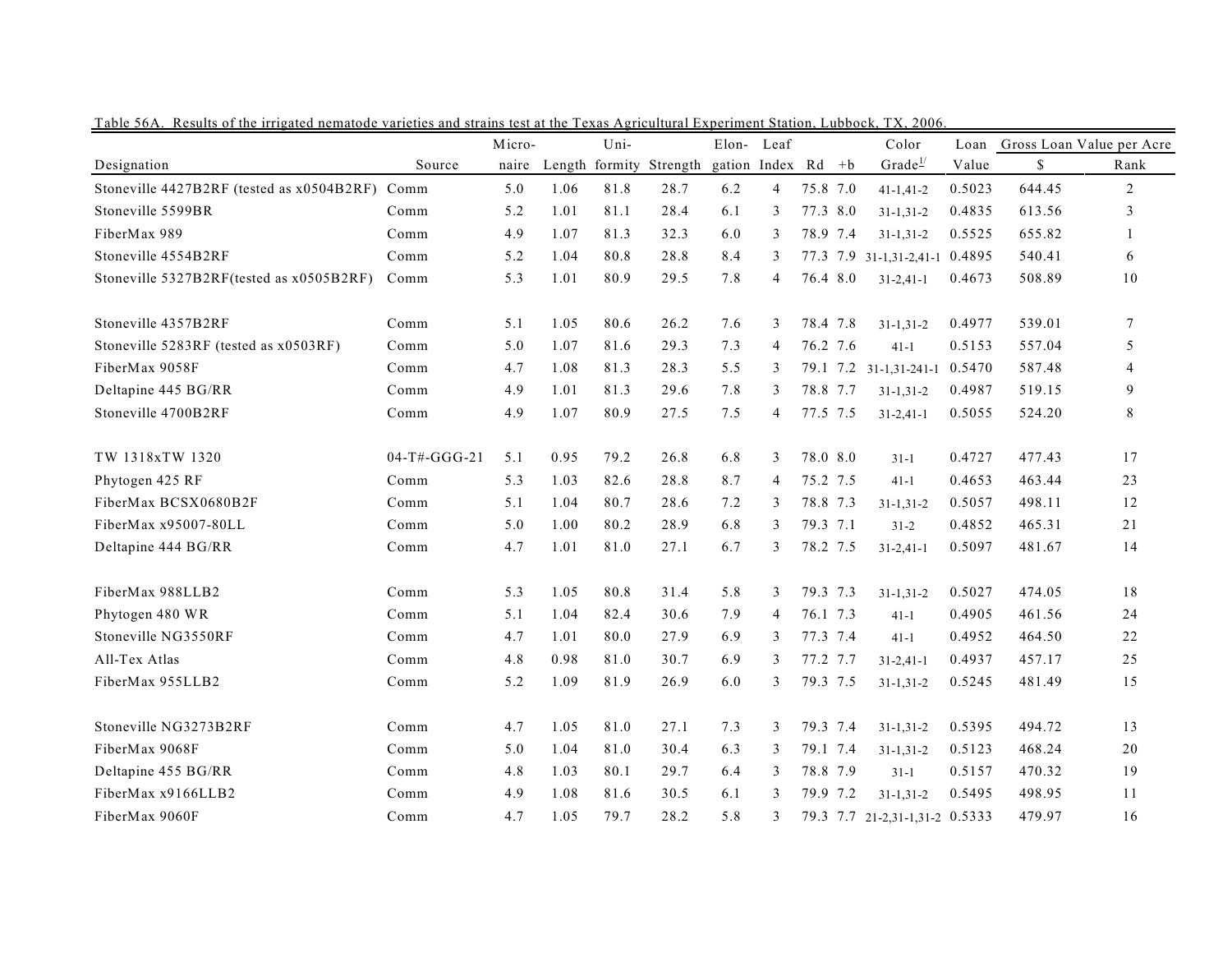| Table 56A. Cont.                 |                |        |      |                |          |                    |              |           |     |                                |        |        |                           |
|----------------------------------|----------------|--------|------|----------------|----------|--------------------|--------------|-----------|-----|--------------------------------|--------|--------|---------------------------|
|                                  |                | Micro- |      | Uni-           |          | Elon-              | Leaf         |           |     | Color                          | Loan   |        | Gross Loan Value per Acre |
| Designation                      | Source         | naire  |      | Length formity | Strength | gation Index Rd +b |              |           |     | Grade $\frac{1}{2}$            | Value  | \$     | Rank                      |
| FiberMax BCSX2001F               | Comm           | 5.0    | 1.04 | 79.8           | 29.0     | 6.6                | 3            | 79.3 7.5  |     | $31 - 1, 31 - 2$               | 0.5048 | 453.82 | 26                        |
| Paymaster 2326 RR                | Comm           | 5.1    | 0.97 | 80.3           | 29.4     | 6.6                | 3            | 75.6 8.0  |     | $31 - 2,41 - 1$                | 0.4748 | 424.00 | 31                        |
| Phytogen 485 WRF                 | Comm           | 5.2    | 1.05 | 82.7           | 30.8     | 7.9                | 5            | 74.6 7.8  |     | $41 - 1.41 - 2$                | 0.4702 | 415.66 | 35                        |
| FiberMax BCSX2109F               | Comm           | 4.9    | 1.04 | 79.8           | 27.4     | 5.4                | 4            | 78.1 7.4  |     | $31 - 2,41 - 1$                | 0.5115 | 450.63 | 27                        |
| Stoneville 6565B2RF              | Comm           | 5.3    | 1.06 | 80.8           | 28.4     | 6.0                | 3            | 77.4 7.6  |     | $31 - 2,41 - 1$                | 0.5047 | 444.14 | $2\sqrt{8}$               |
| $(CA 3066xM-315)x(CA 1056xM-92)$ | $04-T#-GGG-22$ | 5.2    | 1.03 | 82.2           | 31.3     | 6.0                | 3            | 77.7 7.8  |     | $31 - 1, 31 - 2$               | 0.4932 | 428.59 | 30                        |
| Phytogen 370 WR                  | Comm           | 5.4    | 0.99 | 80.5           | 29.6     | 7.3                | 3            | 77.8 8.1  |     | $31 - 1, 31 - 2$               | 0.4685 | 405.25 | 36                        |
| FiberMax 960B2                   | Comm           | 5.2    | 1.05 | 81.5           | 30.6     | 5.4                | 3            | 78.7 7.7  |     | $31 - 1, 31 - 2$               | 0.5077 | 433.07 | 29                        |
| FiberMax 958                     | Comm           | 5.1    | 1.02 | 80.5           | 29.4     | 5.5                | 3            | 79.3 7.8  |     | $31 - 1, 31 - 2$               | 0.5075 | 421.73 | 32                        |
| Stoneville 6611B2RF              | Comm           | 5.2    | 1.09 | 82.3           | 29.9     | 6.1                | 3            | 77.9 7.2  |     | $31 - 2,41 - 1$                | 0.5183 | 419.30 | 34                        |
| FiberMax BCSX0643B2F             | Comm           | 5.1    | 1.03 | 80.9           | 29.8     | 5.9                | 3            | 78.6 7.7  |     | $31 - 1, 31 - 2$               | 0.4820 | 388.01 | 39                        |
| FiberMax x06724LL                | Comm           | 5.0    | 1.03 | 80.8           | 29.0     | 5.0                | 3            | 79.2      |     | 7.1 31-1,31-2,41-1 0.5042      |        | 404.37 | 37                        |
| FiberMax BCSX3000B2F             | Comm           | 5.0    | 1.03 | 81.2           | 28.7     | 6.7                | 3            | 78.6 7.5  |     | $31 - 2$                       | 0.5030 | 398.38 | 38                        |
| FiberMax 9063B2F                 | Comm           | 5.0    | 1.07 | 81.0           | 28.5     | 6.3                | 3            | 79.3 7.4  |     | $31 - 1.31 - 2$                | 0.5330 | 419.47 | 33                        |
| Phytogen 745 WRF                 | Comm           | 4.6    | 1.03 | 81.1           | 30.1     | 8.0                | 4            | 76.7 7.6  |     | $31 - 2,41 - 1$                | 0.5013 | 375.47 | 41                        |
| Acala Nemx                       | Comm           | 5.1    | 1.09 | 82.2           | 30.9     | 7.0                | 3            |           |     | 77.9 7.5 31-1,31-2,41-1 0.5242 |        | 375.85 | 40                        |
| FiberMax 965LLB2                 | Comm           | 5.0    | 1.05 | 81.4           | 30.0     | 5.3                | 3            | 78.9 6.9  |     | $31 - 2,41 - 1$                | 0.5203 | 354.84 | 42                        |
| Mean                             |                | 5.0    | 1.04 | 81.0           | 29.2     | 6.6                | 3            | 78.0 7.5  |     |                                | 0.5040 |        |                           |
| $C.V.$ %                         |                | 2.7    | 2.50 | 1.0            | 4.6      | 5.2                | 12.2         | $0.8$ 3.9 |     |                                | 3.9    |        |                           |
| $LSD$ 0.05                       |                | 0.2    | 0.04 | 1.1            | 1.8      | 0.5                | $\mathbf{1}$ | 0.9       | 0.4 |                                | 0.0268 |        |                           |

Fiber quality determinations are made on samples from two reps. If the color grades from these two samples are identical, only one color grade is reported. If they are different, both are reported.